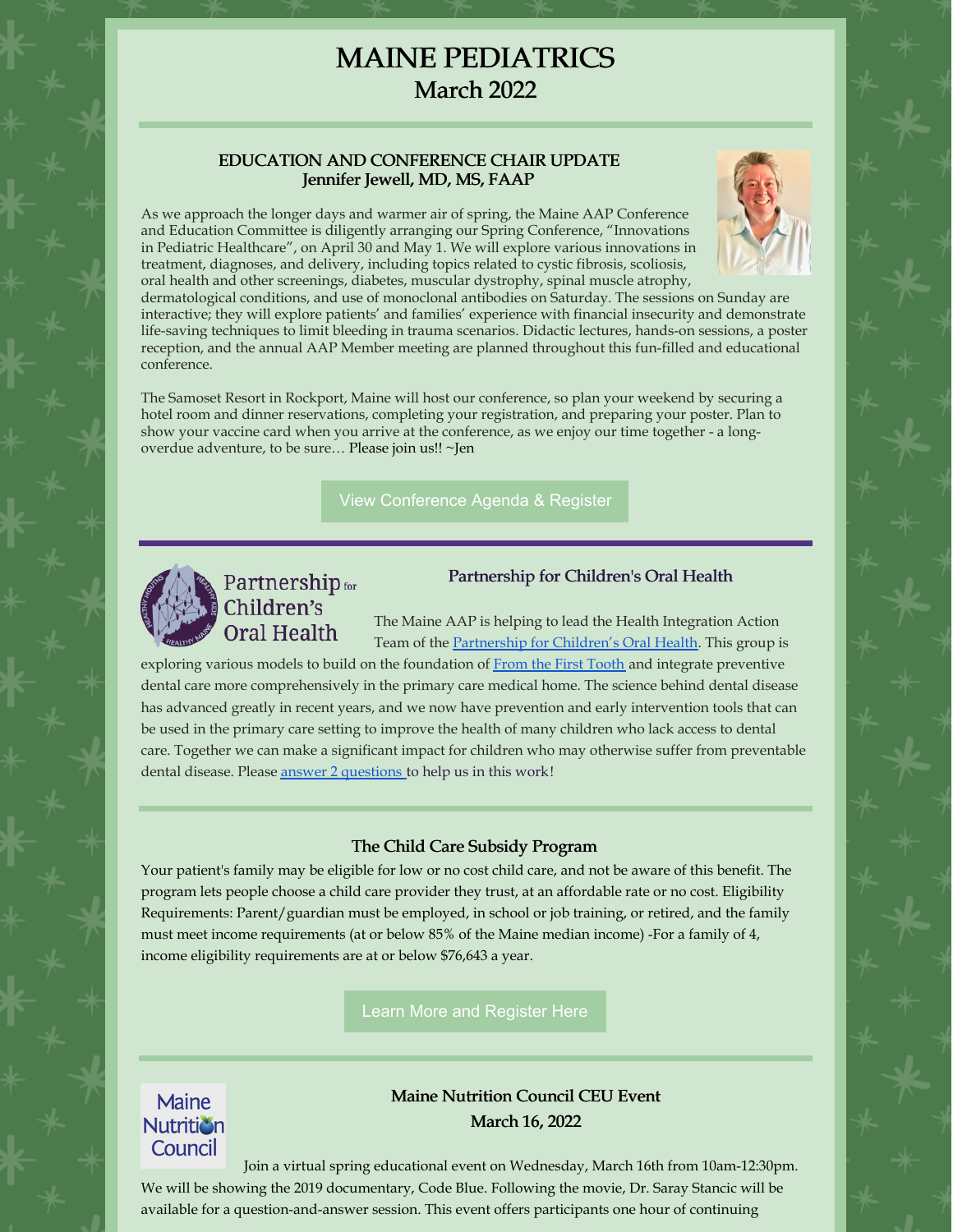education credit.

[Learn](http://mainenutritioncouncil.org) More

## Maine Parent Federation 2022 Annual Virtual Conference March 16, 2022, 10:30am-5:00pm via Zoom

True Inclusion for Individuals with Disabilities and/or Special Health Care Needs - the how, when, and why to making inclusion work for you and your family.

We are excited to have as Keynote Speakers the father and son duo Dan & Samuel Habib - Building a Roadmap for an Inclusive Life. Before Samuel Habib was diagnosed with a disability at age 1, the Habib family rarely thought about the inclusion of people with disabilities. Since then, they have advocated for Samuel's inclusion nearly every day in their schools, city, and even in their extended family. Samuel and Dan Habib will share a short preview of their new work-in-progress film, the Disability Road Map, and discuss how they have tried to build a culture of inclusion in their family, school district, and community, and plan for a full adult life as Samuel enters his 20's. Dan & Sam's previous film work include Including Samuel and Intelligent Lives.

Other Sessions:

- Conversations with a parent panel about inclusion in the school and community.
- Dr. Kate MacLeod will talk about when academics become a barrier to inclusion.
- Courtney Angelosante will talk about when behaviors become a barrier to inclusion.
- MaineCite shows how assistive technology can create better inclusive opportunities.

[Register](https://www.mpf.org/2022-virtual-annual-conference/) Here

#### Consultation for Primary Care Providers



Maine Pediatric & Behavioral Health Partnership is Maine's

Pediatric Mental Health Care Access (PMHCA) Program. This partnership provides timely training and support to child and adolescent primary care clinicians (PCCs) and other clinicians related to the detection, assessment, treatment, and referral of behavioral health conditions within their practice. To learn more and become involved, contact Maine Pediatric & Behavioral Health Partnership at 1-833- MPBHP11 (1-833-672-4711) or visit [www.BHpartnersforME.org](http://www.bhpartnersforme.org/).

#### Let's Go!'s new podcast series: Let's Talk about Obesity Care Listen at: letstalkaboutobesitycare.podbean.com

Dr. Carrie Gordon will be hosting experts on a wide variety of topics on best practice for caring for children and adults who carry extra weight. Current topics include:

o Testing the Waters with Anti-Obesity Medications in your Pediatric Primary Care Clinic

- o Food Insecurity and its Connection to Health and Care
- o Physical Activity and Physical Literacy: Putting Movement into Your Practice
- o Working with Patients with Selective Eating Challenges
- o Conversation with an Obesity Medicine Specialist
- o The Benefits of WIC for Your Patients

A new topic will be added monthly. Let's Go! is a program of The Barbara Bush Children's Hospital at Maine Medical Center.

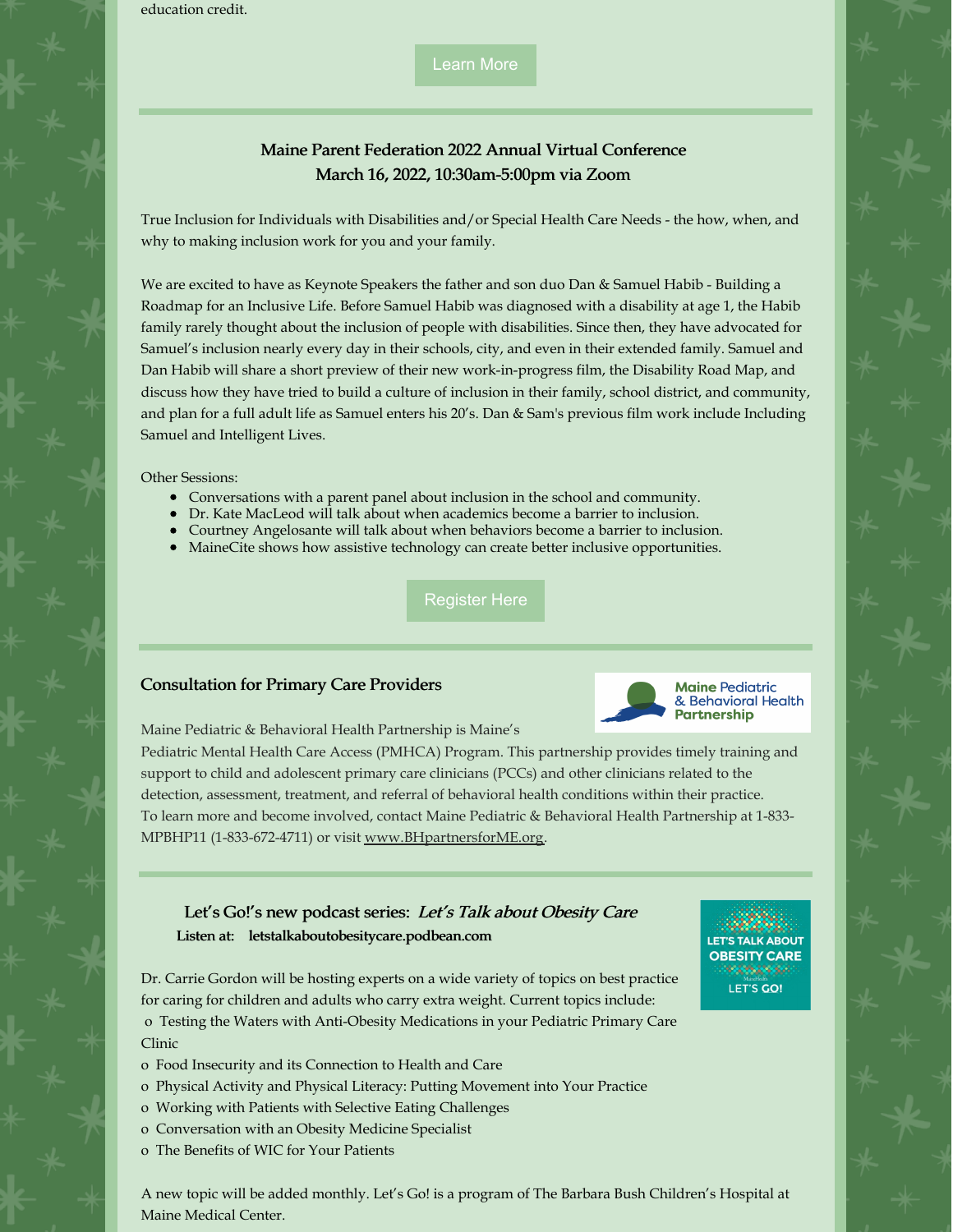#### 2022 Pediatric Obesity Management:

#### From Early Identification to Treatment. 2nd Annual Course - Virtual April 28-29, 2022

Pediatric obesity has worsened dramatically over the last two years. The toll of the pandemic on some of our most vulnerable patients has been staggering. Obesity is a chronic disease and, as such, early identification and effective management are critical. Fortunately, the past few years have also brought advances in the treatment of obesity. Advances have been broad in behavioral interventions, bariatric surgery and pharmacotherapy. This course is designed for pediatricians, family physicians and pediatric allied health professionals seeking to improve their skills in treating obesity. This educational experience combines didactic training sessions, expert panels, and on-demand programming for an engaging and comprehensive training.

[Register](https://shop.aap.org/2022-pediatric-obesity-course-from-early-identification-to-treatment/) Here

## Setting Them Up for Their Own Success: Protecting Breastfeeding Duration When Supplementation is Needed Virtual program on Wednesday, March 23, 2022

Learning Objectives: • Identify risk factors for delayed breast milk onset and prolonged insufficient milk supply • Discuss strategies for maximizing inpatient breastfeeding exclusivity rates and protecting breastfeeding duration • Review medically-indicated formula supplementation options for the breastfed neonate. When registering, enter "meeting ID" (event code 27768), click Register, "Register as New Attendee".

## Preventing Readmissions by Assessing Lactation Risk Factors and Implementing Feeding Strategies That Mediate Neonatal Weight Loss and Jaundice Virtual program on Thursday, April 14, 2022

 $\sim$   $\sim$   $\sim$   $\sim$ 

Learning Objectives: • Review screening process for couples at risk for breastfeeding challenges • Discuss strategies for preventing readmission and protecting breastfeeding duration • Review the literature exploring low-risk, low-cost interventions for managing physiologic neonatal jaundice. When registering, enter "meeting ID" (event code 27769), click Register, "Register as New Attendee".

This two part program will be helpful as you care for patients who experience risk factors that may prevent exclusive breastfeeding in the short or long term. The presenter, Gloria Dudney, RN,BSN, IBCLC, RLC is the Director of Lactation Services East Tennessee State University Health, Johnson City, Tennessee. Program offered by Mead Johnson Nutrition.

[Register](http://mjnportal.com/registration) Here

#### Pediatric Gastroenterology Project ECHO®

Come get real-time advice for your GI patients! The Peds GI ECHO program will meet each week and function like "office hours" with one of the GI docs to offer advice for your care of patients with gastrointestinal symptoms who might have to wait a long time to be seen. Participants are not required to come to every weekly session, though they certainly can. Provider participants will also be invited to complete a research survey.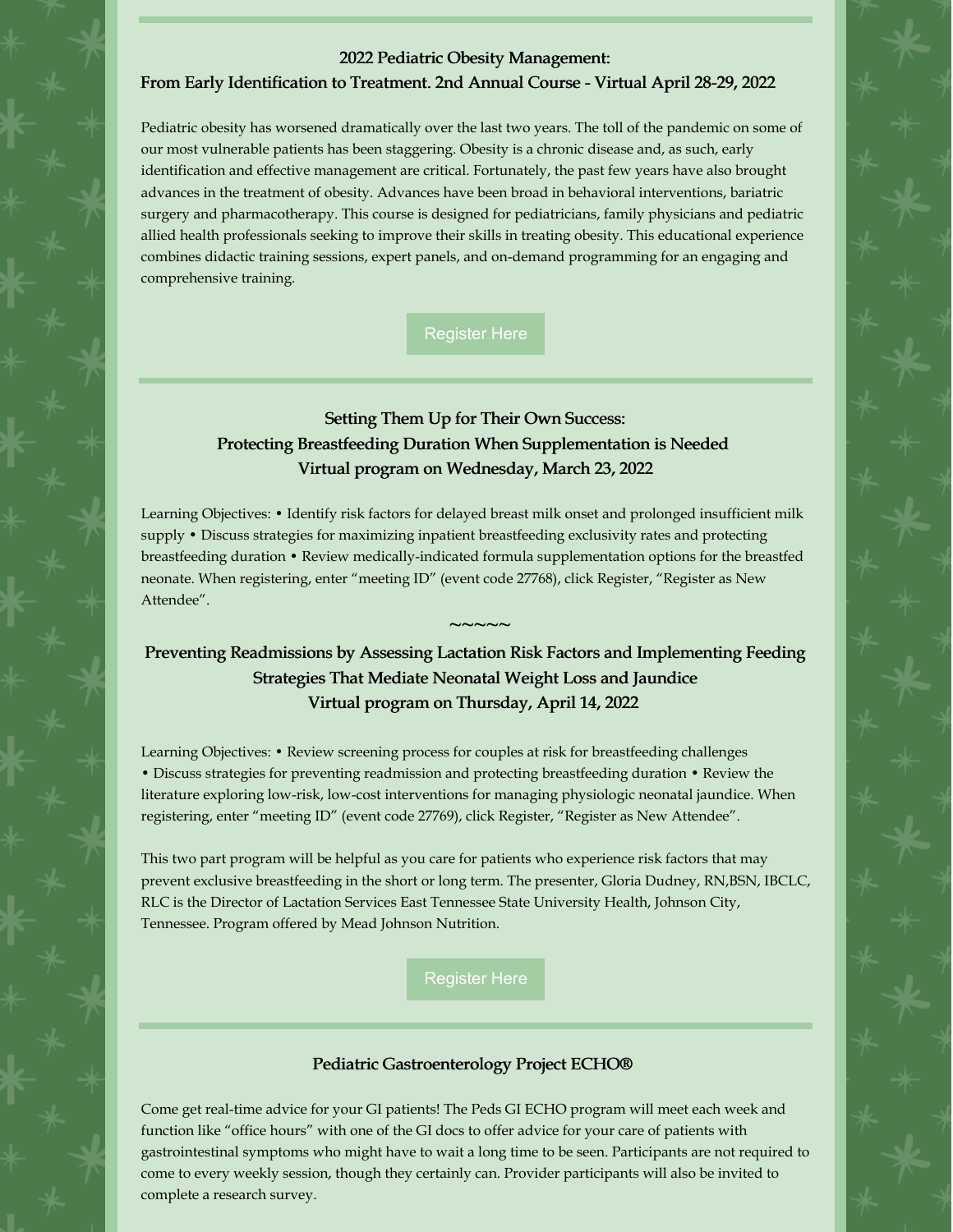Who should register: Providers and clinical staff who care for children

When: CME/MOC Part II Didactic Sessions | 12:00-1:00pm | 4th Wednesday of each month January 2022 thru June 2022 - held via ZOOM Additional office hours/case consultation each week: 1<sup>st</sup> Mondays 7:30am, 2<sup>nd</sup> Fridays 12pm, 3<sup>rd</sup> Tuesdays 7:30am

Registration period: Open during series. Questions? Email [Sam](mailto:Samantha E. Piro %3cSPiro@mainehealth.org%3e) or Dr. Dr. Noah [Hoffman](mailto:Noah Hoffman %3cNHoffman1@mmc.org%3e)

[Register](https://app.smartsheet.com/b/form/fa6bbc437fc847cabd3769826e0d0038) Here

#### Clinical Updates in Pediatrics: 2022 Winter Series

Comfort [Positions](https://mainehealth.cloud-cme.com/default.aspx?P=0&EID=79338) and Safe Sleep Wednesday, March 23, 2022, 9:00 AM - 11:00 AM

For more information, please contact Kelly Scrivener at [kscrivener@mmc.org](mailto:kscrivener@mmc.org). Thank you to Deb Johnson and Christine Schreiber for their leadership in planning this series!

[Register](https://mainehealth.cloud-cme.com/default.aspx) Here

## AAP Section on Developmental/Behavioral Pediatrics Opportunities and Resources Mental Health Disorders Course - April 8-10, 2022

Registration is now open for the Diagnosis and Treatment of Common Pediatric Mental Health Disorders course on April 8-10, 2022, in Rosemont, Illinois. In-person or virtual attendance is available. This course is designed to enable participants to learn critical concepts in the recognition of pediatric mental health disorders and apply evidence-based strategies to manage patients' illnesses effectively and efficiently. Earn up to 19.5 AMA PRA Category 1 Credit and 10 MOC Part 2 points by successfully completing a reflective assessment. Save \$150 when you [register](https://shop.aap.org/2022-diagnosis-and-treatment-of-common-pediatric-mental-health-disorders-rosemont-il-all-access/) by March 11.

Questions? Email Carolyn McCarty: [cmccarty@aap.org](mailto:cmccarty@aap.org?subject=SODBP Opportunities and Resources) FMO: SODBP [Collaboration](https://collaborate.aap.org/SODBP/Pages/home.aspx) Site

[Register](https://shop.aap.org/2022-diagnosis-and-treatment-of-common-pediatric-mental-health-disorders-rosemont-il-all-access/) Here

## Save the Date: 2022 Maine Tobacco Treatment and Prevention Conference May 9-10, 2022

Join with other tobacco treatment, prevention and policy stakeholders at the Maine Tobacco Treatment and Prevention Conference. This year's conference on Evolving Nicotine and Tobacco Products: Emerging Challenges and How to Move Forward will be held virtually on May 9-10, 2022.

The event will feature Matthew Myers, President of the Campaign for Tobacco-Free Kids as keynote, nationally recognized speakers, and local experts discussing a wide array of tobacco treatment and prevention topics, new research and innovative approaches to tobacco control. Additional information and registration will be available soon at [CTIMaine.org/Conference](http://www.ctimaine.org/conference).

Words Matter: How Language Used in Health Care Settings Can Impact the Quality of Pediatric Care - Recording of event and slides are available below.